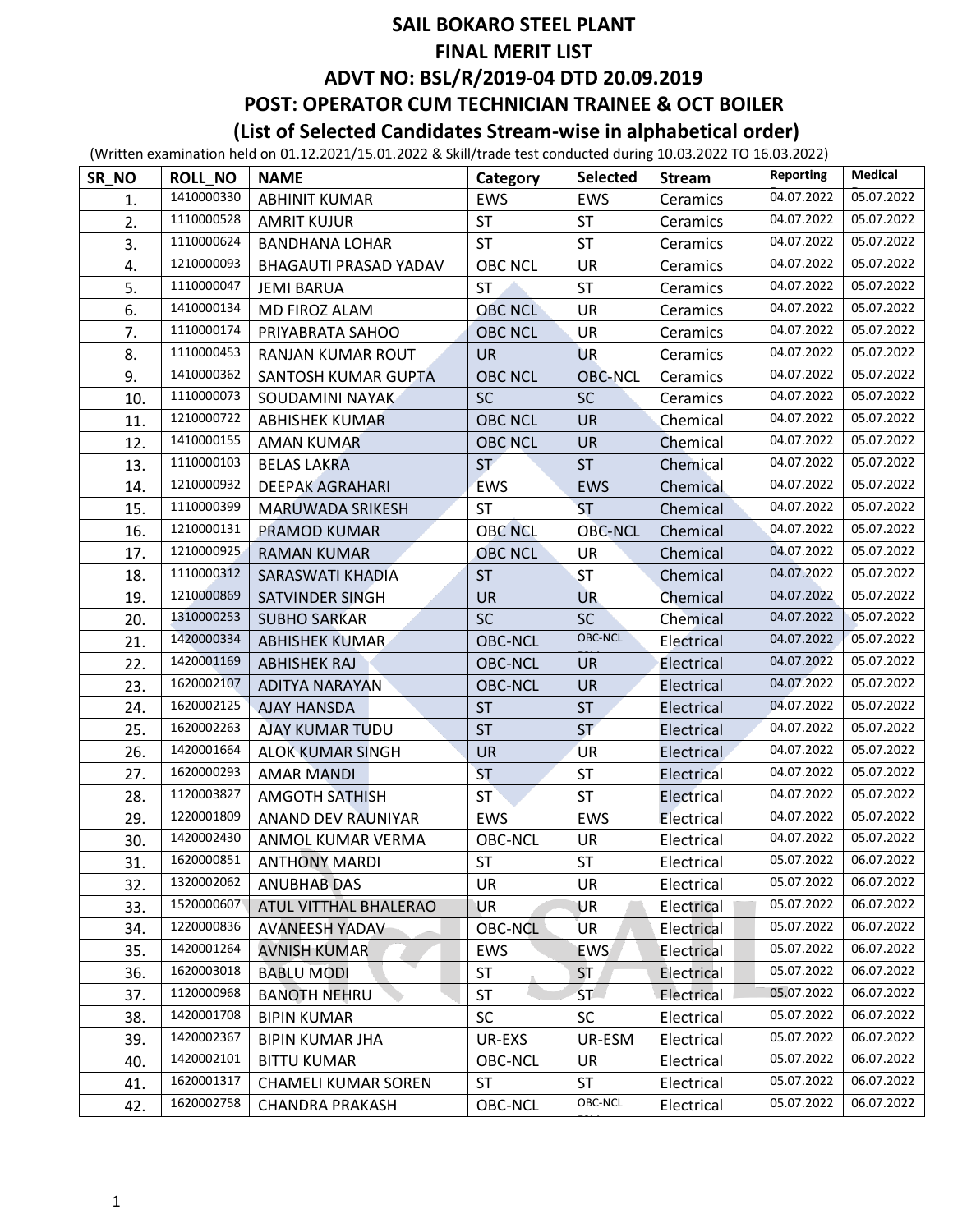| SR_NO | ROLL NO    | <b>NAME</b>              | Category       | <b>Selected</b>  | <b>Stream</b> | <b>Reporting</b> | Medical    |
|-------|------------|--------------------------|----------------|------------------|---------------|------------------|------------|
| 43.   | 1420001503 | DEEPESH KUMAR SINGH      | <b>EWS</b>     | EWS              | Electrical    | 05.07.2022       | 06.07.2022 |
| 44.   | 1120003187 | <b>ESLAVATH JAGAN</b>    | <b>ST</b>      | <b>ST</b>        | Electrical    | 05.07.2022       | 06.07.2022 |
| 45.   | 1420000062 | <b>FIZA PRAVIN</b>       | <b>OBC-NCL</b> | OBC-NCL          | Electrical    | 05.07.2022       | 06.07.2022 |
| 46.   | 1120001308 | <b>GUGULOTHU RAMESH</b>  | <b>ST</b>      | <b>ST</b>        | Electrical    | 05.07.2022       | 06.07.2022 |
| 47.   | 1520000769 | <b>JASHWANT THAKUR</b>   | <b>ST</b>      | <b>ST</b>        | Electrical    | 05.07.2022       | 06.07.2022 |
| 48.   | 1220000135 | KALU RAM MEENA           | <b>ST</b>      | <b>ST</b>        | Electrical    | 05.07.2022       | 06.07.2022 |
| 49.   | 1220004459 | <b>KAMALESH GOND</b>     | <b>ST</b>      | <b>ST</b>        | Electrical    | 05.07.2022       | 06.07.2022 |
| 50.   | 1220001142 | <b>KARAN KANOJIYA</b>    | <b>SC</b>      | <b>SC</b>        | Electrical    | 05.07.2022       | 06.07.2022 |
| 51.   | 1220001709 | KARUNESH JAISWAL         | <b>OBC-NCL</b> | <b>OBC-NCL</b>   | Electrical    | 05.07.2022       | 06.07.2022 |
| 52.   | 1620000811 | <b>KAVITA KUMARI</b>     | <b>OBC-NCL</b> | <b>UR</b>        | Electrical    | 05.07.2022       | 06.07.2022 |
| 53.   | 1420002328 | LAXMI KUMARI             | <b>OBC-NCL</b> | <b>UR</b>        | Electrical    | 05.07.2022       | 06.07.2022 |
| 54.   | 1420000998 | <b>MANISH KUMAR</b>      | <b>ST</b>      | <b>ST</b>        | Electrical    | 05.07.2022       | 06.07.2022 |
| 55.   | 1420001045 | <b>MANU KUMAR</b>        | <b>ST</b>      | <b>ST</b>        | Electrical    | 05.07.2022       | 06.07.2022 |
| 56.   | 1420001924 | MITHLESH KUMAR           | OBC-NCL        | <b>OBC-NCL</b>   | Electrical    | 05.07.2022       | 06.07.2022 |
| 57.   | 1320000796 | MOLOY NATH CHATTOPADHYAY | UR-EXS         | UR-ESM           | Electrical    | 05.07.2022       | 06.07.2022 |
| 58.   | 1420001581 | <b>MUKESH KUMAR</b>      | <b>OBC-NCL</b> | <b>UR</b>        | Electrical    | 05.07.2022       | 06.07.2022 |
| 59.   | 1620001587 | MUKESH KUMAR MURMU       | <b>ST</b>      | <b>ST</b>        | Electrical    | 05.07.2022       | 06.07.2022 |
| 60.   | 1120002243 | NIRANJAN BEHERA          | <b>OBC-NCL</b> | OBC-NCL          | Electrical    | 05.07.2022       | 06.07.2022 |
| 61.   | 1620001988 | <b>NUPUR</b>             | <b>OBC-NCL</b> | <b>UR</b>        | Electrical    | 06.07.2022       | 07.07.2022 |
| 62.   | 1420000650 | <b>OMPRAKASH KUMAR</b>   | <b>OBC-NCL</b> | <b>UR</b>        | Electrical    | 06.07.2022       | 07.07.2022 |
| 63.   | 1420000397 | PRABHAT KUMAR RANJAN     | <b>OBC-NCL</b> | <b>UR</b>        | Electrical    | 06.07.2022       | 07.07.2022 |
| 64.   | 1620000691 | PRABHAT KUMAR SINGH      | <b>ST</b>      | <b>ST</b>        | Electrical    | 06.07.2022       | 07.07.2022 |
| 65.   | 1220000381 | PRADEEP SHARMA           | <b>UR</b>      | <b>UR</b>        | Electrical    | 06.07.2022       | 07.07.2022 |
| 66.   | 1620002410 | PRAKASH KUMAR            | <b>EWS</b>     | EWS <sup>®</sup> | Electrical    | 06.07.2022       | 07.07.2022 |
| 67.   | 1320002825 | PRASANT KUMAR MAHATO     | <b>SC</b>      | <b>SC</b>        | Electrical    | 06.07.2022       | 07.07.2022 |
| 68.   | 1620000028 | <b>PRINCE MILAN</b>      | <b>OBC-NCL</b> | OBC-NCL          | Electrical    | 06.07.2022       | 07.07.2022 |
| 69.   | 1320000573 | <b>RABI GORAI</b>        | <b>UR-EXS</b>  | UR-ESM           | Electrical    | 06.07.2022       | 07.07.2022 |
| 70.   | 1220003672 | <b>RAHUL SAH</b>         | ST             | <b>ST</b>        | Electrical    | 06.07.2022       | 07.07.2022 |
| 71.   | 1420001269 | RAJ KAMAL SINGH          | UR-EXS         | UR-ESM           | Electrical    | 06.07.2022       | 07.07.2022 |
| 72.   | 1620002577 | <b>RAKESH KUMAR</b>      | <b>OBC-NCL</b> | <b>OBC-NCL</b>   | Electrical    | 06.07.2022       | 07.07.2022 |
| 73.   | 1220000485 | RAMVINAY CHAUHAN         | OBC-NCL        | UR               | Electrical    | 06.07.2022       | 07.07.2022 |
| 74.   | 1420002599 | RAVI RANJAN KUMAR        | <b>OBC-NCL</b> | <b>UR</b>        | Electrical    | 06.07.2022       | 07.07.2022 |
| 75.   | 1420002414 | RAVI SHANKAR YADAV       | <b>OBC-NCL</b> | OBC-NCL          | Electrical    | 06.07.2022       | 07.07.2022 |
| 76.   | 1420002534 | RAVISHANKAR KUMAR        | <b>EWS</b>     | EWS              | Electrical    | 06.07.2022       | 07.07.2022 |
| 77.   | 1420001075 | <b>RICIKESH KUMAR</b>    | <b>EWS</b>     | EWS              | Electrical    | 06.07.2022       | 07.07.2022 |
| 78.   | 1320001029 | RIJU MAZUMDER            | <b>SC</b>      | <b>SC</b>        | Electrical    | 06.07.2022       | 07.07.2022 |
| 79.   | 1420001012 | <b>RUPAM KUMARI</b>      | <b>OBC-NCL</b> | UR-              | Electrical    | 06.07.2022       | 07.07.2022 |
| 80.   | 1620002218 | SANJAY KUMAR VERMA       | UR-EXS         | UR-ESM           | Electrical    | 06.07.2022       | 07.07.2022 |
| 81.   | 1220000058 | SANJEET KUMAR            | SC-PWD         | SC PWD           | Electrical    | 06.07.2022       | 07.07.2022 |
| 82.   | 1420000140 | SATISH KUMAR SAHU        | OBC-NCL        | OBC-NCL          | Electrical    | 06.07.2022       | 07.07.2022 |
| 83.   | 1420002043 | SHASHI KANT RAJAK        | <b>SC</b>      | <b>SC</b>        | Electrical    | 06.07.2022       | 07.07.2022 |
| 84.   | 1320000177 | <b>SHAUNAK BISWAS</b>    | <b>SC</b>      | <b>SC</b>        | Electrical    | 06.07.2022       | 07.07.2022 |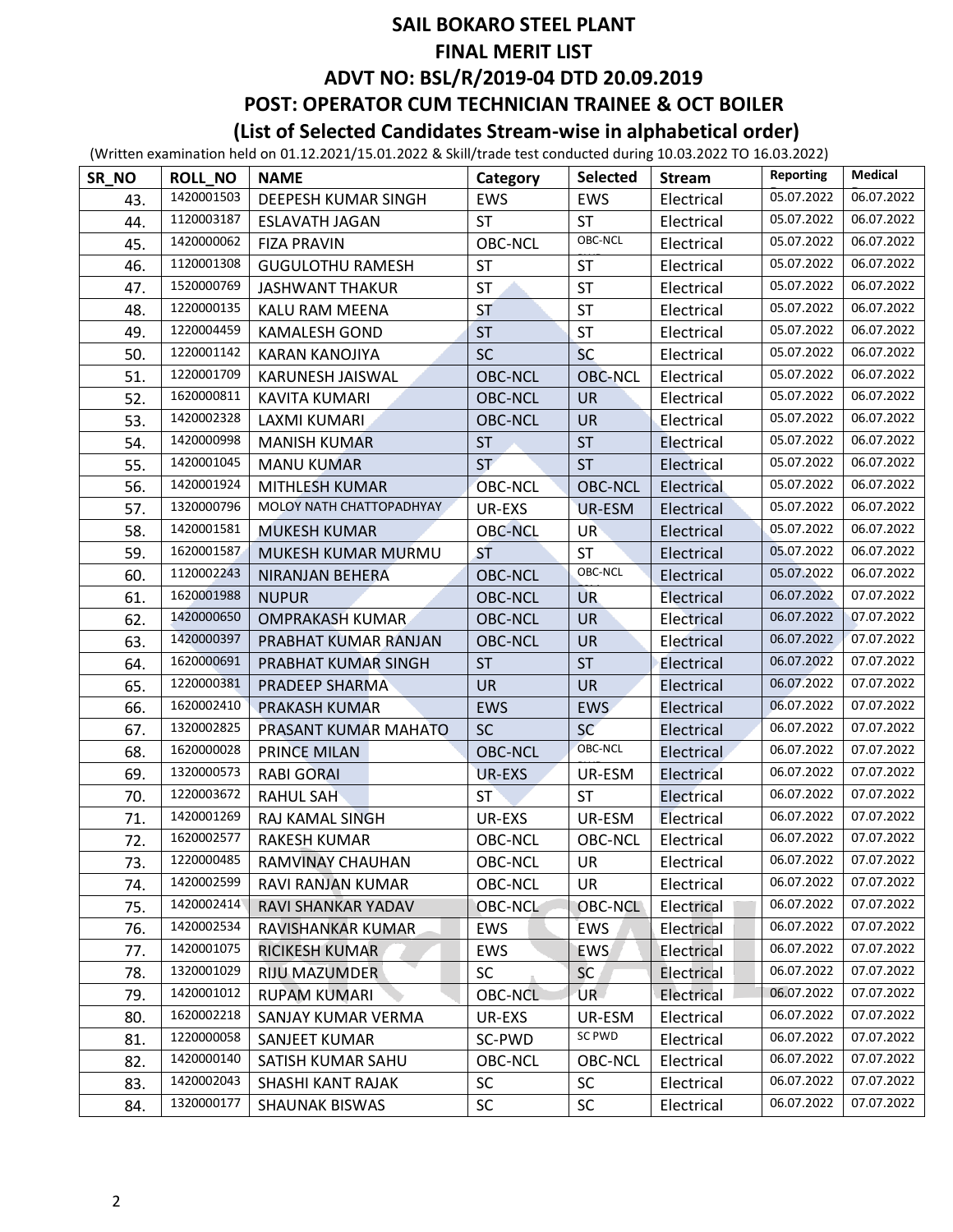| SR_NO | <b>ROLL_NO</b> | <b>NAME</b>               | Category        | <b>Selected</b> | <b>Stream</b>   | <b>Reporting</b> | Medical    |
|-------|----------------|---------------------------|-----------------|-----------------|-----------------|------------------|------------|
| 85.   | 1620001497     | SHILPI KUMARI             | <b>OBC-NCL</b>  | <b>UR</b>       | Electrical      | 06.07.2022       | 07.07.2022 |
| 86.   | 1620003244     | SHIVNATH MURMU            | <b>ST</b>       | <b>ST</b>       | Electrical      | 06.07.2022       | 07.07.2022 |
| 87.   | 1320001887     | <b>SOUVIK DAS</b>         | <b>EWS</b>      | EWS             | Electrical      | 06.07.2022       | 07.07.2022 |
| 88.   | 1320002084     | <b>SUBHADIP SANTIKARY</b> | <b>UR</b>       | <b>UR</b>       | Electrical      | 06.07.2022       | 07.07.2022 |
| 89.   | 1420001929     | SUDHANSHU SHEKHAR         | UR-EXS          | UR-ESM          | Electrical      | 06.07.2022       | 07.07.2022 |
| 90.   | 1420002679     | SUDHIR KUMAR ROY          | UR-EXS          | UR-ESM          | Electrical      | 06.07.2022       | 07.07.2022 |
| 91.   | 1120000900     | <b>SUJIT KUMAR</b>        | <b>SC</b>       | <b>SC</b>       | Electrical      | 07.07.2022       | 08.07.2022 |
| 92.   | 1420000878     | <b>SUKANYA BHARTI</b>     | <b>OBC-NCL</b>  | <b>UR</b>       | Electrical      | 07.07.2022       | 08.07.2022 |
| 93.   | 1320001232     | <b>SUMAN DAS</b>          | <b>SC</b>       | <b>SC</b>       | Electrical      | 07.07.2022       | 08.07.2022 |
| 94.   | 1220003456     | SUMIT KUMAR SRIVASTAVA    | <b>EWS</b>      | <b>UR</b>       | Electrical      | 07.07.2022       | 08.07.2022 |
| 95.   | 1620001117     | <b>SUMIT KUMAR TOPPO</b>  | <b>ST</b>       | <b>ST</b>       | Electrical      | 07.07.2022       | 08.07.2022 |
| 96.   | 1420001505     | <b>SURUCHI SHARAN</b>     | <b>OBC-NCL</b>  | <b>UR</b>       | Electrical      | 07.07.2022       | 08.07.2022 |
| 97.   | 1320000331     | UTTAM SING SARDAR         | <b>ST</b>       | <b>ST</b>       | Electrical      | 07.07.2022       | 08.07.2022 |
| 98.   | 1220001578     | <b>VIJAY RANJAN</b>       | OBC-NCL         | <b>UR</b>       | Electrical      | 07.07.2022       | 08.07.2022 |
| 99.   | 1420000954     | <b>VIVEK KUMAR</b>        | OBC-NCL         | <b>UR</b>       | Electrical      | 07.07.2022       | 08.07.2022 |
| 100.  | 1220002896     | YATENDRA PARASHAR         | <b>EWS</b>      | <b>EWS</b>      | Electrical      | 07.07.2022       | 08.07.2022 |
| 101.  | 1310000295     | AKANSHU KUMAR             | UR              | UR              | Instrumentation | 07.07.2022       | 08.07.2022 |
| 102.  | 1210000052     | <b>ANKIT KUMAR</b>        | <b>OBC-NCL</b>  | <b>OBC-NCL</b>  | Instrumentation | 07.07.2022       | 08.07.2022 |
| 103.  | 1210000136     | ARBIND KUMAR PATEL        | <b>OBC-NCL</b>  | <b>OBC-NCL</b>  | Instrumentation | 07.07.2022       | 08.07.2022 |
| 104.  | 1310000330     | <b>ASHIM SARKAR</b>       | <b>SC</b>       | <b>UR</b>       | Instrumentation | 07.07.2022       | 08.07.2022 |
| 105.  | 1110000323     | DURGAPRASAD NAYAK         | <b>EWS</b>      | <b>UR</b>       | Instrumentation | 07.07.2022       | 08.07.2022 |
| 106.  | 1310000016     | <b>MALAY MISHRA</b>       | <b>SC</b>       | <b>SC</b>       | Instrumentation | 07.07.2022       | 08.07.2022 |
| 107.  | 1210000719     | <b>MD ASIF</b>            | <b>OBC-NCL</b>  | <b>UR</b>       | Instrumentation | 07.07.2022       | 08.07.2022 |
| 108.  | 1210000415     | <b>MUNNA LAL</b>          | <b>SC</b>       | SC              | Instrumentation | 07.07.2022       | 08.07.2022 |
| 109.  | 1210000209     | RACHIT PRABHAKAR          | <b>EWS</b>      | <b>EWS</b>      | Instrumentation | 07.07.2022       | 08.07.2022 |
| 110.  | 1410000163     | <b>RAJNISH KUMAR</b>      | <b>OBC-NCL</b>  | <b>UR</b>       | Instrumentation | 07.07.2022       | 08.07.2022 |
| 111.  | 1210000695     | <b>RAJU KUMAR</b>         | <b>SC</b>       | <b>SC</b>       | Instrumentation | 07.07.2022       | 08.07.2022 |
| 112.  | 1210000045     | <b>SHASHANK KUMAR</b>     | UR <sup>1</sup> | UR              | Instrumentation | 07.07.2022       | 08.07.2022 |
| 113.  | 1210000062     | SOMESH MISHRA             | <b>EWS</b>      | EWS             | Instrumentation | 07.07.2022       | 08.07.2022 |
| 114.  | 1210000881     | SONU YADAV                | <b>OBC-NCL</b>  | <b>UR</b>       | Instrumentation | 07.07.2022       | 08.07.2022 |
| 115.  | 1310000114     | SUKHENDU SARDAR           | <b>ST</b>       | <b>ST</b>       | Instrumentation | 07.07.2022       | 08.07.2022 |
| 116.  | 1310000312     | <b>SUPARNA TUDU</b>       | <b>ST</b>       | <b>ST</b>       | Instrumentation | 07.07.2022       | 08.07.2022 |
| 117.  | 1310000049     | <b>TANMOY SARKAR</b>      | UR              | UR              | Instrumentation | 07.07.2022       | 08.07.2022 |
| 118.  | 1420003733     | <b>ADITYA KUMAR</b>       | <b>OBC-NCL</b>  | UR              | Mechanical      | 07.07.2022       | 08.07.2022 |
| 119.  | 1220006136     | <b>AJEET MISHRA</b>       | UR.             | UR              | Mechanical      | 07.07.2022       | 08.07.2022 |
| 120.  | 1320004332     | <b>AJOY GOND</b>          | ST              | <b>ST</b>       | Mechanical      | 07.07.2022       | 08.07.2022 |
| 121.  | 1220006580     | <b>AKHIL MISHRA</b>       | <b>EWS</b>      | UR.             | Mechanical      | 08.07.2022       | 09.07.2022 |
| 122.  | 1220004497     | <b>ANAND CHAUBEY</b>      | EWS-PWD         | EWS-            | Mechanical      | 08.07.2022       | 09.07.2022 |
| 123.  | 1620008732     | <b>ANAND KUMAR</b>        | SC              | <b>SC</b>       | Mechanical      | 08.07.2022       | 09.07.2022 |
| 124.  | 1620003377     | <b>ANKIT KUMAR</b>        | OBC-NCL-        | OBC-NCL         | Mechanical      | 08.07.2022       | 09.07.2022 |
| 125.  | 1220004629     | ANKIT KUMAR SINGH         | <b>EWS</b>      | EWS             | Mechanical      | 08.07.2022       | 09.07.2022 |
| 126.  | 1620005679     | <b>ARVIND PANNA</b>       | ST              | <b>ST</b>       | Mechanical      | 08.07.2022       | 09.07.2022 |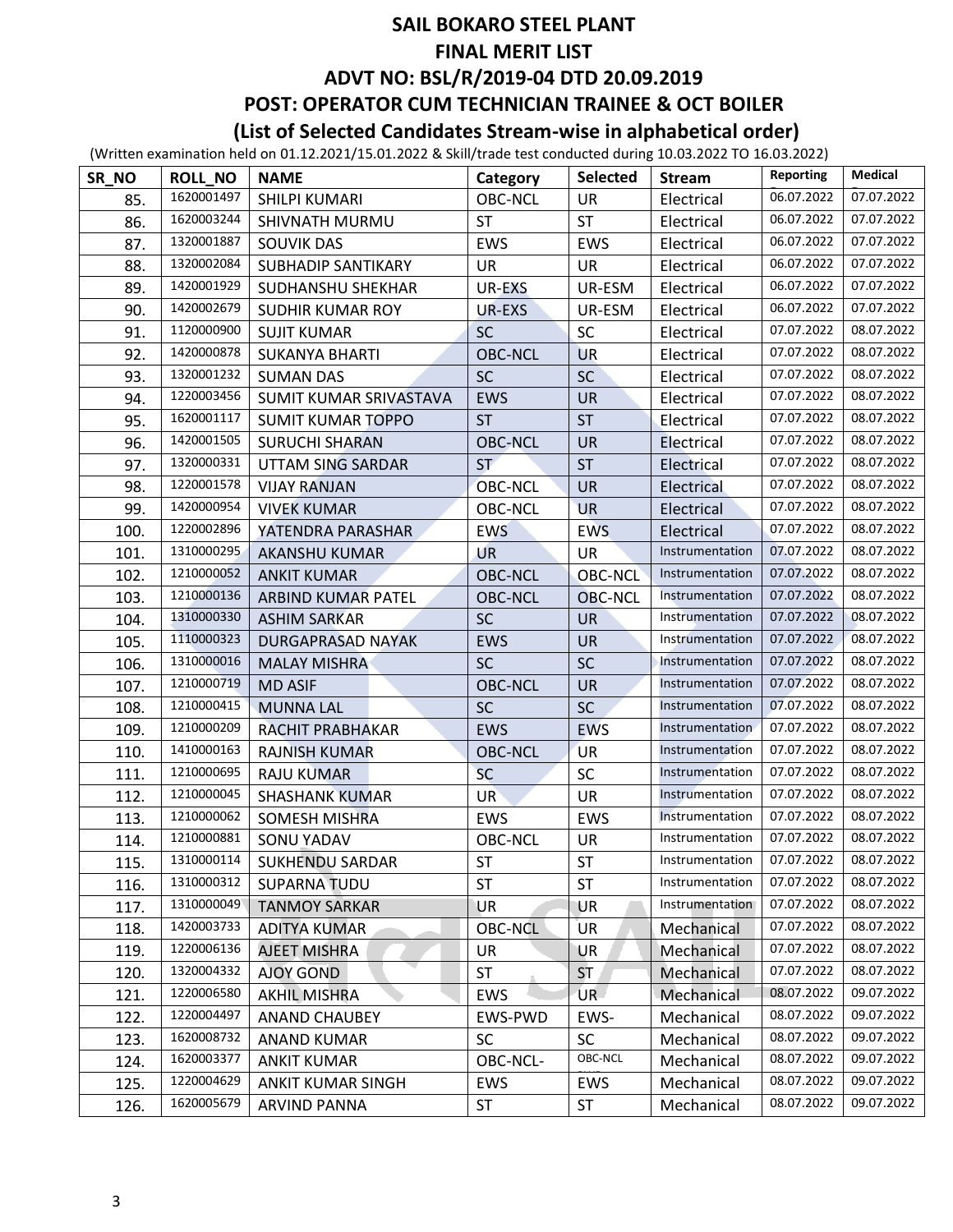| SR_NO | <b>ROLL NO</b> | <b>NAME</b>                 | Category       | <b>Selected</b> | <b>Stream</b> | <b>Reporting</b> | Medical               |
|-------|----------------|-----------------------------|----------------|-----------------|---------------|------------------|-----------------------|
| 127.  | 1320003527     | AVINASH KUMAR RABIDAS       | SC             | UR              | Mechanical    | 08.07.2022       | 09.07.2022            |
| 128.  | 1120008724     | <b>BHANOTH SUMAN</b>        | <b>ST</b>      | <b>ST</b>       | Mechanical    | 08.07.2022       | 09.07.2022            |
| 129.  | 1120007385     | <b>BHUKYA RAJESH</b>        | <b>ST</b>      | <b>ST</b>       | Mechanical    | 08.07.2022       | 09.07.2022            |
| 130.  | 1620006298     | BIRENDRA KUMAR MURMU        | <b>ST</b>      | <b>ST</b>       | Mechanical    | 08.07.2022       | 09.07.2022            |
| 131.  | 1420005771     | <b>CHANDAN KUMAR</b>        | <b>OBC-NCL</b> | <b>UR</b>       | Mechanical    | 08.07.2022       | 09.07.2022            |
| 132.  | 1620008848     | CHANDAN KUMAR SAW           | <b>OBC-NCL</b> | OBC-NCL         | Mechanical    | 08.07.2022       | 09.07.2022            |
| 133.  | 1120005767     | DHARMA PRAKASH MARNDI       | <b>ST</b>      | <b>ST</b>       | Mechanical    | 08.07.2022       | 09.07.2022            |
| 134.  | 1420006107     | <b>DHIRAJ KUMAR</b>         | <b>OBC-NCL</b> | <b>OBC-NCL</b>  | Mechanical    | 08.07.2022       | 09.07.2022            |
| 135.  | 1620008354     | <b>GANPATI GORAI</b>        | <b>OBC-NCL</b> | <b>OBC-NCL</b>  | Mechanical    | 08.07.2022       | 09.07.2022            |
| 136.  | 1620007224     | <b>GIRDHARI PRATAP KOLH</b> | <b>ST</b>      | <b>ST</b>       | Mechanical    | 08.07.2022       | 09.07.2022            |
| 137.  | 1220005935     | <b>GYANI</b>                | SC             | SC              | Mechanical    | 08.07.2022       | 09.07.2022            |
| 138.  | 1620008623     | HARENDAR NATH HANSDAH       | <b>ST</b>      | <b>ST</b>       | Mechanical    | 08.07.2022       | 09.07.2022            |
| 139.  | 1620005661     | <b>HEMANT KUMAR</b>         | <b>OBC-NCL</b> | <b>UR</b>       | Mechanical    | 08.07.2022       | 09.07.2022            |
| 140.  | 1520003952     | <b>HEMANT KUMAR</b>         | OBC-NCL        | <b>UR</b>       | Mechanical    | 08.07.2022       | 09.07.2022            |
| 141.  | 1420003567     | <b>HIMANSHU KUMAR</b>       | SC             | <b>SC</b>       | Mechanical    | 08.07.2022       | 09.07.2022            |
| 142.  | 1620008311     | <b>HIRALAL SINGH</b>        | ST.            | <b>ST</b>       | Mechanical    | 08.07.2022       | 09.07.2022            |
| 143.  | 1120004247     | <b>JAMUNA TUDU</b>          | <b>ST</b>      | <b>ST</b>       | Mechanical    | 08.07.2022       | 09.07.2022            |
| 144.  | 1420005190     | <b>JAYANT KUMAR</b>         | <b>EWS</b>     | <b>UR</b>       | Mechanical    | 08.07.2022       | 09.07.2022            |
| 145.  | 1320004439     | <b>KALYAN DAS</b>           | <b>UR</b>      | <b>UR</b>       | Mechanical    | 08.07.2022       | 09.07.2022            |
| 146.  | 1420006434     | <b>KANHAIYA JEE</b>         | <b>EWS</b>     | <b>UR</b>       | Mechanical    | 08.07.2022       | 09.07.2022            |
| 147.  | 1520003837     | <b>KAPIL BHUJADE</b>        | <b>OBC-NCL</b> | <b>UR</b>       | Mechanical    | 08.07.2022       | 09.07.2022            |
| 148.  | 1220005113     | KAUSHAL KISHOR SONI         | <b>OBC-NCL</b> | <b>UR</b>       | Mechanical    | 08.07.2022       | 09.07.2022            |
| 149.  | 1320005567     | <b>KRISHNENDU PAN</b>       | UR-EXS         | UR-ESM          | Mechanical    | 08.07.2022       | 09.07.2022            |
| 150.  | 1220008861     | <b>MADAN MOHAN</b>          | <b>OBC-NCL</b> | <b>OBC-NCL</b>  | Mechanical    | 08.07.2022       | 09.07.2022            |
| 151.  | 1120005022     | <b>MANAS BHOI</b>           | <b>ST</b>      | <b>ST</b>       | Mechanical    | 09.07.2022       | 11.07.2022            |
| 152.  | 1620003677     | <b>MD IRFAN AHMED</b>       | <b>EWS</b>     | EWS             | Mechanical    | 09.07.2022       | 11.07.2022            |
| 153.  | 1620005579     | <b>MOHIT GUPTA</b>          | <b>OBC-NCL</b> | <b>UR</b>       | Mechanical    | 09.07.2022       | 11.07.2022            |
| 154.  | 1220008518     | <b>MRITYUNJAY TRIPATHI</b>  | <b>EWS</b>     | EWS             | Mechanical    | 09.07.2022       | 11.07.2022            |
| 155.  | 1420003816     | <b>MURARI KUMAR</b>         | SC             | <b>SC</b>       | Mechanical    | 09.07.2022       | 11.07.2022            |
| 156.  | 1220009058     | NIRMAL KUMAR                | SC             | SC              | Mechanical    | 09.07.2022       | 11.07.2022            |
| 157.  | 1420004808     | NITISH KUMAR SHARMA         | ST             | <b>ST</b>       | Mechanical    |                  | 09.07.2022 11.07.2022 |
| 158.  | 1420006219     | NITU KUMARI                 | <b>OBC-NCL</b> | OBC-NCL         | Mechanical    | 09.07.2022       | 11.07.2022            |
| 159.  | 1420004689     | PANKAJ KUMAR                | <b>EWS</b>     | EWS             | Mechanical    | 09.07.2022       | 11.07.2022            |
| 160.  | 1620005362     | PANKAJ KUMAR                | OBC-NCL-       | OBC-NCL         | Mechanical    | 09.07.2022       | 11.07.2022            |
| 161.  | 1220006647     | PRAGYA SONI                 | <b>OBC-NCL</b> | UR              | Mechanical    | 09.07.2022       | 11.07.2022            |
| 162.  | 1620004022     | PRAHLAD ORAON               | <b>ST</b>      | ST              | Mechanical    | 09.07.2022       | 11.07.2022            |
| 163.  | 1620006918     | <b>PRAKASH MAHALI</b>       | <b>ST</b>      | ST.             | Mechanical    | 09.07.2022       | 11.07.2022            |
| 164.  | 1420002966     | PRITESH KUMAR               | <b>ST</b>      | <b>ST</b>       | Mechanical    | 09.07.2022       | 11.07.2022            |
| 165.  | 1220004928     | PUSHPENDRA SINGH            | <b>OBC-NCL</b> | OBC-NCL         | Mechanical    | 09.07.2022       | 11.07.2022            |
| 166.  | 1420003936     | RAJA KUMAR                  | <b>SC</b>      | <b>SC</b>       | Mechanical    | 09.07.2022       | 11.07.2022            |
| 167.  | 1320002882     | RAJIB SADHU                 | UR-PWD         | UR-PWD          | Mechanical    | 09.07.2022       | 11.07.2022            |
| 168.  | 1520002575     | RAMU PACHOUARY              | EWS            | UR              | Mechanical    | 09.07.2022       | 11.07.2022            |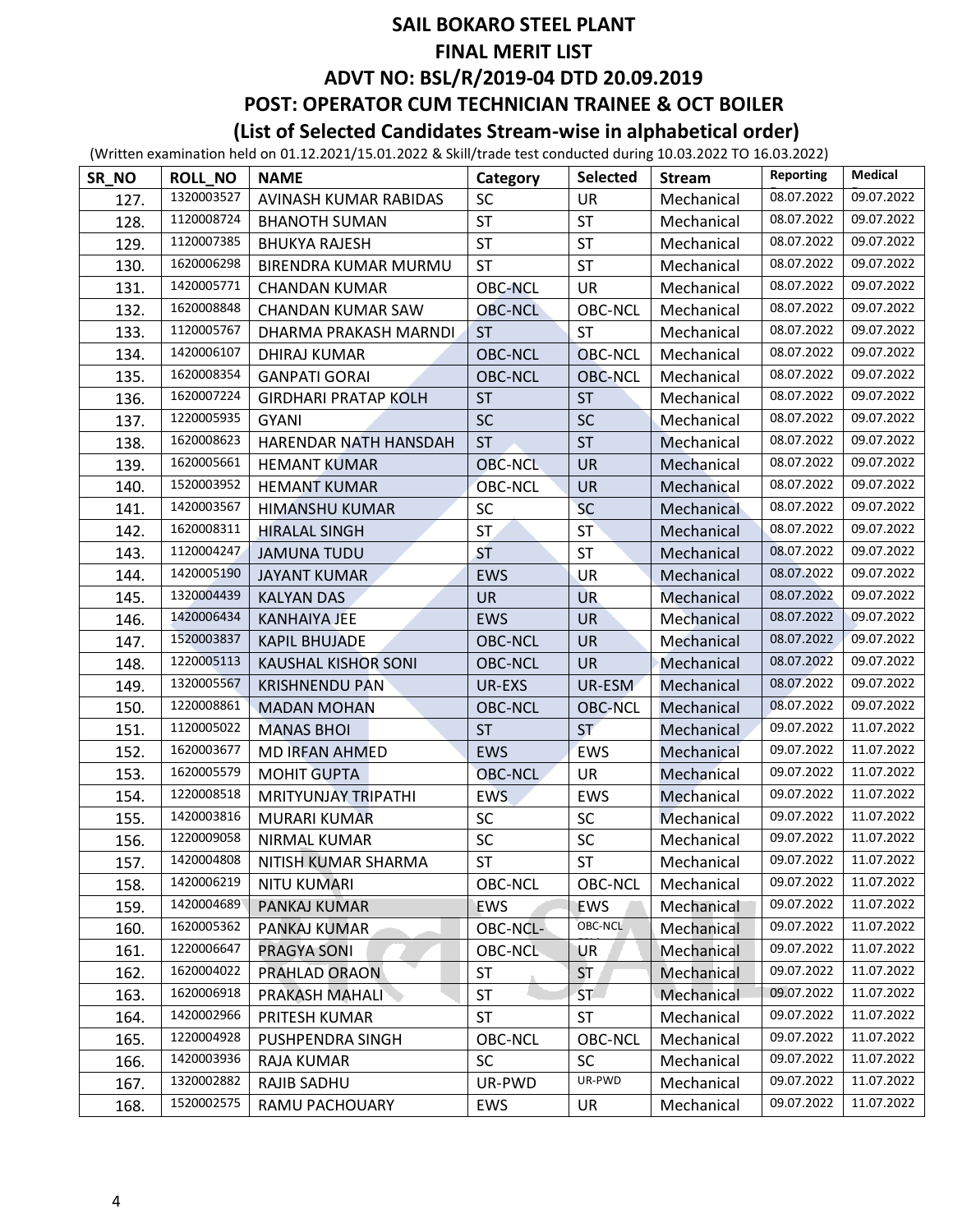| SR_NO | ROLL NO    | <b>NAME</b>                 | Category       | <b>Selected</b> | <b>Stream</b> | <b>Reporting</b> | Medical    |
|-------|------------|-----------------------------|----------------|-----------------|---------------|------------------|------------|
| 169.  | 1620005222 | RAVI KUMAR DAS              | <b>SC</b>      | <b>SC</b>       | Mechanical    | 09.07.2022       | 11.07.2022 |
| 170.  | 1420002894 | <b>RAVI RANJAN</b>          | <b>OBC-NCL</b> | UR              | Mechanical    | 09.07.2022       | 11.07.2022 |
| 171.  | 1620008200 | <b>RISHU KUMAR SINGH</b>    | <b>EWS</b>     | <b>UR</b>       | Mechanical    | 09.07.2022       | 11.07.2022 |
| 172.  | 1220006129 | RITESH KUSHWAHA             | <b>OBC-NCL</b> | <b>UR</b>       | Mechanical    | 09.07.2022       | 11.07.2022 |
| 173.  | 1620003989 | <b>ROHIT KUMAR</b>          | <b>EWS</b>     | EWS             | Mechanical    | 09.07.2022       | 11.07.2022 |
| 174.  | 1220008151 | SAKSHAM DUVEY               | <b>EWS</b>     | EWS             | Mechanical    | 09.07.2022       | 11.07.2022 |
| 175.  | 1420005826 | <b>SANISH KUMAR</b>         | <b>OBC-NCL</b> | <b>UR</b>       | Mechanical    | 09.07.2022       | 11.07.2022 |
| 176.  | 1420005043 | SANJAY KUMAR                | <b>OBC-NCL</b> | <b>UR</b>       | Mechanical    | 09.07.2022       | 11.07.2022 |
| 177.  | 1420005984 | SANJAY KUMAR SINGH          | UR-EXS         | UR-ESM          | Mechanical    | 09.07.2022       | 11.07.2022 |
| 178.  | 1420004921 | SANJEET KUMAR SINGH         | UR-EXS         | UR-ESM          | Mechanical    | 09.07.2022       | 11.07.2022 |
| 179.  | 1120004164 | <b>SARITA KUJUR</b>         | <b>ST</b>      | <b>ST</b>       | Mechanical    | 11.07.2022       | 12.07.2022 |
| 180.  | 1220004617 | SATYAM SAHU                 | <b>OBC-NCL</b> | <b>UR</b>       | Mechanical    | 11.07.2022       | 12.07.2022 |
| 181.  | 1420004800 | SATYENDRA KUMAR NIRALA      | OBC-NCL-       | OBC-NCL         | Mechanical    | 11.07.2022       | 12.07.2022 |
| 182.  | 1420005578 | SAURABH KUMAR               | OBC-NCL        | <b>UR</b>       | Mechanical    | 11.07.2022       | 12.07.2022 |
| 183.  | 1220007782 | SHIVAM KUMAR SINGH          | OBC-NCL        | <b>UR</b>       | Mechanical    | 11.07.2022       | 12.07.2022 |
| 184.  | 1420003772 | <b>SHRIKANT KUMAR</b>       | <b>OBC-NCL</b> | <b>UR</b>       | Mechanical    | 11.07.2022       | 12.07.2022 |
| 185.  | 1420003570 | <b>SONU PRASAD</b>          | <b>SC</b>      | SC              | Mechanical    | 11.07.2022       | 12.07.2022 |
| 186.  | 1620008013 | <b>SOURAV MARDI</b>         | <b>ST</b>      | <b>ST</b>       | Mechanical    | 11.07.2022       | 12.07.2022 |
| 187.  | 1320003204 | <b>SUPAM SARKAR</b>         | <b>UR</b>      | <b>UR</b>       | Mechanical    | 11.07.2022       | 12.07.2022 |
| 188.  | 1620007027 | <b>SURAJ KUMAR</b>          | <b>ST</b>      | <b>ST</b>       | Mechanical    | 11.07.2022       | 12.07.2022 |
| 189.  | 1620006668 | <b>SURAJ KUMAR DAS</b>      | <b>SC</b>      | SC              | Mechanical    | 11.07.2022       | 12.07.2022 |
| 190.  | 1620007270 | <b>SURAJ PRATAP SINGH</b>   | <b>EWS</b>     | EWS             | Mechanical    | 11.07.2022       | 12.07.2022 |
| 191.  | 1320004542 | <b>SWAGATA DE</b>           | <b>OBC-NCL</b> | <b>UR</b>       | Mechanical    | 11.07.2022       | 12.07.2022 |
| 192.  | 1520004467 | <b>TEMBHURNE BRIJESH</b>    | SC             | <b>UR</b>       | Mechanical    | 11.07.2022       | 12.07.2022 |
| 193.  | 1120007628 | <b>TUSHAR TOPNO</b>         | <b>ST</b>      | <b>ST</b>       | Mechanical    | 11.07.2022       | 12.07.2022 |
| 194.  | 1120005013 | <b>VANKDOTH NARESH</b>      | <b>ST</b>      | <b>ST</b>       | Mechanical    | 11.07.2022       | 12.07.2022 |
| 195.  | 1620007140 | <b>VIJAY SHEKHAR PRASAD</b> | <b>UR-EXS</b>  | UR-ESM          | Mechanical    | 11.07.2022       | 12.07.2022 |
| 196.  | 1620006720 | <b>VIKASH XAVIER SOY</b>    | <b>ST</b>      | <b>ST</b>       | Mechanical    | 11.07.2022       | 12.07.2022 |
| 197.  | 1420003143 | <b>VIKRAM KUMAR</b>         | <b>SC</b>      | SC              | Mechanical    | 11.07.2022       | 12.07.2022 |
| 198.  | 1410000405 | AASHISHRANJAN KUMAR         | <b>SC</b>      | SC              | Metallurgy    | 11.07.2022       | 12.07.2022 |
| 199.  | 1110001555 | <b>ABHIJIT KISAN</b>        | <b>ST</b>      | <b>ST</b>       | Metallurgy    | 11.07.2022       | 12.07.2022 |
| 200.  | 1110000736 | ABHINANDAN SHARMA           | <b>UR</b>      | <b>UR</b>       | Metallurgy    | 11.07.2022       | 12.07.2022 |
| 201.  | 1110001436 | <b>ADARI RAKESH</b>         | <b>OBC NCL</b> | <b>OBC-NCL</b>  | Metallurgy    | 11.07.2022       | 12.07.2022 |
| 202.  | 1610000698 | <b>ADIKESH KUMAR</b>        | EWS            | EWS             | Metallurgy    | 11.07.2022       | 12.07.2022 |
| 203.  | 1610000547 | <b>AKASH KUMAR DAS</b>      | SC             | <b>SC</b>       | Metallurgy    | 11.07.2022       | 12.07.2022 |
| 204.  | 1310000760 | <b>AKASH PATRA</b>          | UR             | UR.             | Metallurgy    | 11.07.2022       | 12.07.2022 |
| 205.  | 1110000822 | <b>ALOK SAHOO</b>           | EWS            | <b>EWS</b>      | Metallurgy    | 11.07.2022       | 12.07.2022 |
| 206.  | 1310000397 | <b>AMIT KUMAR</b>           | <b>UR</b>      | <b>UR</b>       | Metallurgy    | 11.07.2022       | 12.07.2022 |
| 207.  | 1310000534 | ANAND KUMAR SHAW            | UR             | UR              | Metallurgy    | 11.07.2022       | 12.07.2022 |
| 208.  | 1610000322 | ANSHUMAN MUKHERJEE          | EWS            | EWS             | Metallurgy    | 11.07.2022       | 12.07.2022 |
| 209.  | 1310000821 | ANUJEET PRAMANIK            | UR             | UR              | Metallurgy    | 11.07.2022       | 12.07.2022 |
| 210.  | 1610000690 | <b>ASHISH KUMAR</b>         | <b>OBC NCL</b> | UR              | Metallurgy    | 11.07.2022       | 12.07.2022 |
|       |            |                             |                |                 |               |                  |            |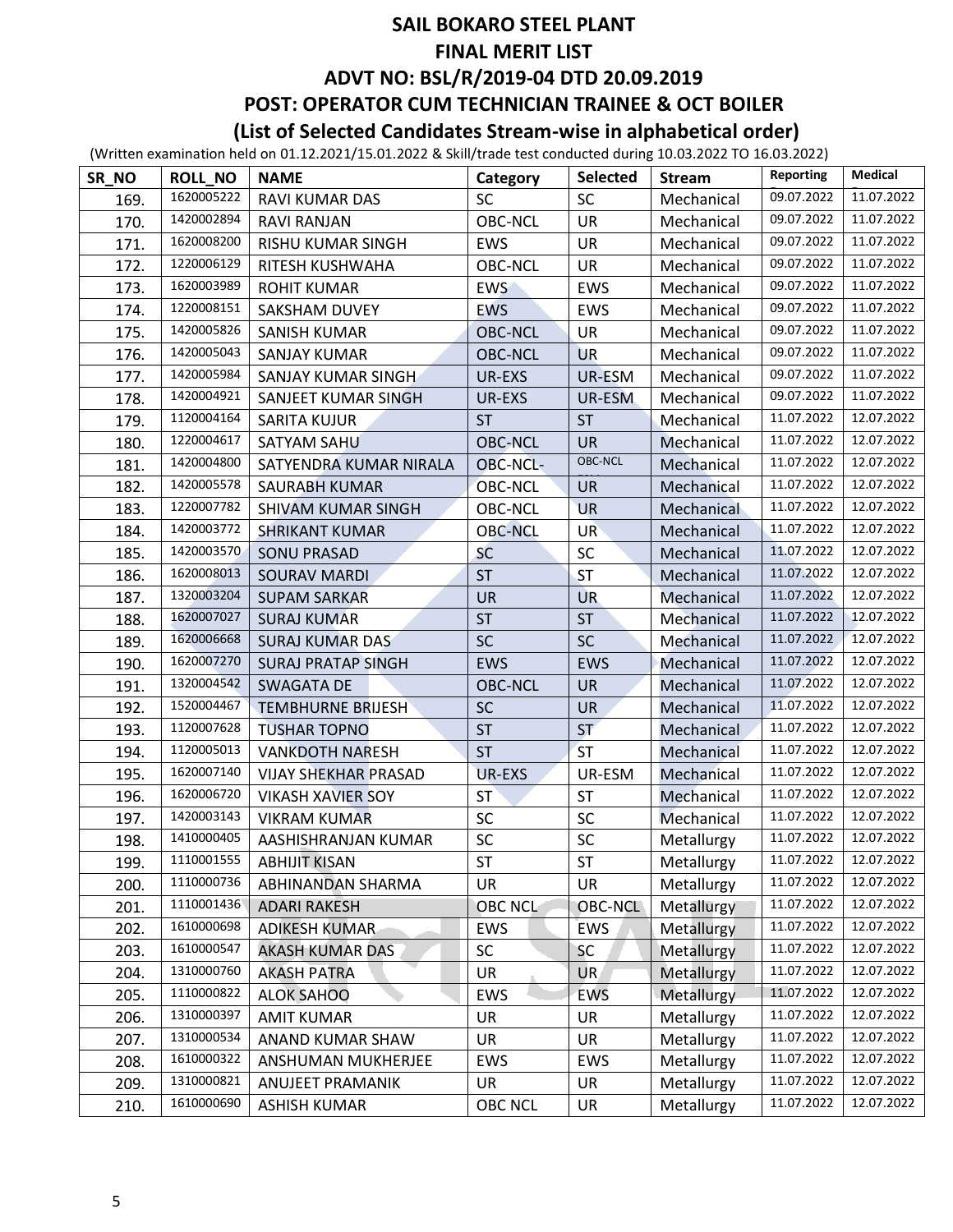| SR_NO        | ROLL NO    | <b>NAME</b>                                      | Category       | <b>Selected</b> | <b>Stream</b>            | Reporting  | <b>Medical</b>           |
|--------------|------------|--------------------------------------------------|----------------|-----------------|--------------------------|------------|--------------------------|
|              | 1510000340 | <b>B CHANDU</b>                                  | <b>EWS</b>     | EWS             |                          | 12.07.2022 | 13.07.2022               |
| 211.<br>212. | 1110000650 | <b>BABULA MAJHI</b>                              | ST-PWD         | <b>ST PWD</b>   | Metallurgy<br>Metallurgy | 12.07.2022 | 13.07.2022               |
|              | 1110000765 |                                                  | <b>EWS</b>     | EWS             | Metallurgy               | 12.07.2022 | 13.07.2022               |
| 213.         | 1110001475 | <b>BINAY KUMAR JENA</b><br><b>BISWAJIT SAHOO</b> | <b>OBC NCL</b> | <b>OBC-NCL</b>  | Metallurgy               | 12.07.2022 | 13.07.2022               |
| 214.<br>215. | 1510000543 |                                                  | SC             | SC              |                          | 12.07.2022 | 13.07.2022               |
|              | 1610000650 | <b>BRAHAMDUTT</b>                                | <b>ST</b>      | <b>ST</b>       | Metallurgy               | 12.07.2022 | 13.07.2022               |
| 216.         | 1110000984 | <b>BUDDHESHWAR TUDU</b>                          |                | <b>ST</b>       | Metallurgy               | 12.07.2022 | 13.07.2022               |
| 217.         | 1310000586 | CHANDRIKA MAJHI                                  | <b>ST</b>      |                 | Metallurgy               | 12.07.2022 | 13.07.2022               |
| 218.         | 1510000436 | <b>CHHOTAN KARMAKAR</b>                          | <b>OBC NCL</b> | <b>UR</b>       | Metallurgy               | 12.07.2022 | 13.07.2022               |
| 219.         | 1110001556 | DAHAT PRERIT PRADIP                              | <b>SC</b>      | <b>UR</b>       | Metallurgy               | 12.07.2022 | 13.07.2022               |
| 220.         | 1110001524 | DANGETI VEERA GANESH                             | <b>OBC NCL</b> | <b>UR</b>       | Metallurgy               | 12.07.2022 | 13.07.2022               |
| 221.         | 1510000535 | DEEPAK KUMAR NAIK                                | <b>ST</b>      | <b>ST</b>       | Metallurgy               | 12.07.2022 |                          |
| 222.         | 1610000367 | <b>DIGVIJAY RAUT</b>                             | <b>OBC NCL</b> | <b>OBC-NCL</b>  | Metallurgy               |            | 13.07.2022<br>13.07.2022 |
| 223.         |            | DINESH KUMAR BESRA                               | <b>ST</b>      | <b>ST</b>       | Metallurgy               | 12.07.2022 |                          |
| 224.         | 1310000673 | <b>DIPAK SHARMA</b>                              | <b>UR</b>      | <b>UR</b>       | Metallurgy               | 12.07.2022 | 13.07.2022               |
| 225.         | 1110001131 | EEPU NARENDHRA PRASAD                            | <b>OBC NCL</b> | <b>UR</b>       | Metallurgy               | 12.07.2022 | 13.07.2022               |
| 226.         | 1610000507 | <b>FAGURAM SOREN</b>                             | ST             | <b>ST</b>       | Metallurgy               | 12.07.2022 | 13.07.2022               |
| 227.         | 1610000712 | <b>GANESH PRAMANIK</b>                           | UR             | UR              | Metallurgy               | 12.07.2022 | 13.07.2022               |
| 228.         | 1110001610 | <b>GARA VIKAS</b>                                | <b>SC</b>      | SC              | Metallurgy               | 12.07.2022 | 13.07.2022               |
| 229.         | 1110001130 | <b>GEDELA NARESH KUMAR</b>                       | <b>OBC NCL</b> | <b>UR</b>       | Metallurgy               | 12.07.2022 | 13.07.2022               |
| 230.         | 1510000464 | <b>GIRDHAR SINGH NETAM</b>                       | <b>ST</b>      | <b>ST</b>       | Metallurgy               | 12.07.2022 | 13.07.2022               |
| 231.         | 1610000330 | <b>GIRIJA SHANKAR SAW</b>                        | <b>OBC NCL</b> | <b>UR</b>       | Metallurgy               | 12.07.2022 | 13.07.2022               |
| 232.         | 1110001292 | <b>GOUTTAM KUMAR SAHU</b>                        | <b>OBC NCL</b> | <b>OBC-NCL</b>  | Metallurgy               | 12.07.2022 | 13.07.2022               |
| 233.         | 1110001128 | HAREKRISHNA DEHURY                               | <b>OBC NCL</b> | <b>UR</b>       | Metallurgy               | 12.07.2022 | 13.07.2022               |
| 234.         | 1610000602 | <b>HARISH KUMAR SAH</b>                          | <b>OBC NCL</b> | <b>OBC-NCL</b>  | Metallurgy               | 12.07.2022 | 13.07.2022               |
| 235.         | 1610000476 | <b>HEMLAL TUDU</b>                               | <b>ST</b>      | <b>ST</b>       | Metallurgy               | 12.07.2022 | 13.07.2022               |
| 236.         | 1110000996 | <b>HERMAN DHANWAR</b>                            | <b>ST</b>      | <b>ST</b>       | Metallurgy               | 12.07.2022 | 13.07.2022               |
| 237.         | 1610000571 | HIMANSHU KUMAR PANDEY                            | <b>EWS</b>     | EWS             | Metallurgy               | 12.07.2022 | 13.07.2022               |
| 238.         | 1310000542 | <b>JAIDEB GHOSH</b>                              | <b>OBC NCL</b> | UR              | Metallurgy               | 12.07.2022 | 13.07.2022               |
| 239.         | 1610000681 | <b>JITENDRA KUMAR</b>                            | <b>UR</b>      | <b>UR</b>       | Metallurgy               | 12.07.2022 | 13.07.2022               |
| 240.         | 1110000820 | <b>KALYAN KISKU</b>                              | <b>ST</b>      | ST              | Metallurgy               | 12.07.2022 | 13.07.2022               |
| 241.         | 1510000472 | <b>KAMLESH KUMAR</b>                             | OBC NCL        | UR              | Metallurgy               | 13.07.2022 | 14.07.2022               |
| 242.         | 1110000722 | KANDREGULA HARSHA                                | <b>OBC NCL</b> | <b>OBC-NCL</b>  | Metallurgy               | 13.07.2022 | 14.07.2022               |
| 243.         | 1610000693 | <b>KAPIL PANDEY</b>                              | UR             | UR              | Metallurgy               | 13.07.2022 | 14.07.2022               |
| 244.         | 1310000785 | <b>KOUSIK MONDAL</b>                             | <b>SC</b>      | <b>SC</b>       | Metallurgy               | 13.07.2022 | 14.07.2022               |
| 245.         | 1610000344 | KRISHNA KUMAR PAUL                               | <b>OBC NCL</b> | <b>OBC-NCL</b>  | Metallurgy               | 13.07.2022 | 14.07.2022               |
| 246.         | 1610000451 | KRISHNA LAL MAHATHA                              | <b>EWS</b>     | <b>EWS</b>      | Metallurgy               | 13.07.2022 | 14.07.2022               |
| 247.         | 1310000592 | KRISHNENDU MAJI                                  | <b>SC</b>      | SC              | Metallurgy               | 13.07.2022 | 14.07.2022               |
| 248.         | 1610000601 | KUNAL CHANDRA MISHRA                             | UR             | UR              | Metallurgy               | 13.07.2022 | 14.07.2022               |
| 249.         | 1510000598 | <b>KUNVER SINGH THAKUR</b>                       | <b>ST</b>      | ST              | Metallurgy               | 13.07.2022 | 14.07.2022               |
| 250.         | 1610000256 | LAKHI RAM MANJHI                                 | ST-PWD         | <b>ST PWD</b>   | Metallurgy               | 13.07.2022 | 14.07.2022               |
| 251.         | 1110001055 | LAVUDYA VINOD KUMAR                              | <b>ST</b>      | <b>ST</b>       | Metallurgy               | 13.07.2022 | 14.07.2022               |
| 252.         | 1310000902 | <b>MAHABIR MAHATO</b>                            | <b>OBC NCL</b> | UR              | Metallurgy               | 13.07.2022 | 14.07.2022               |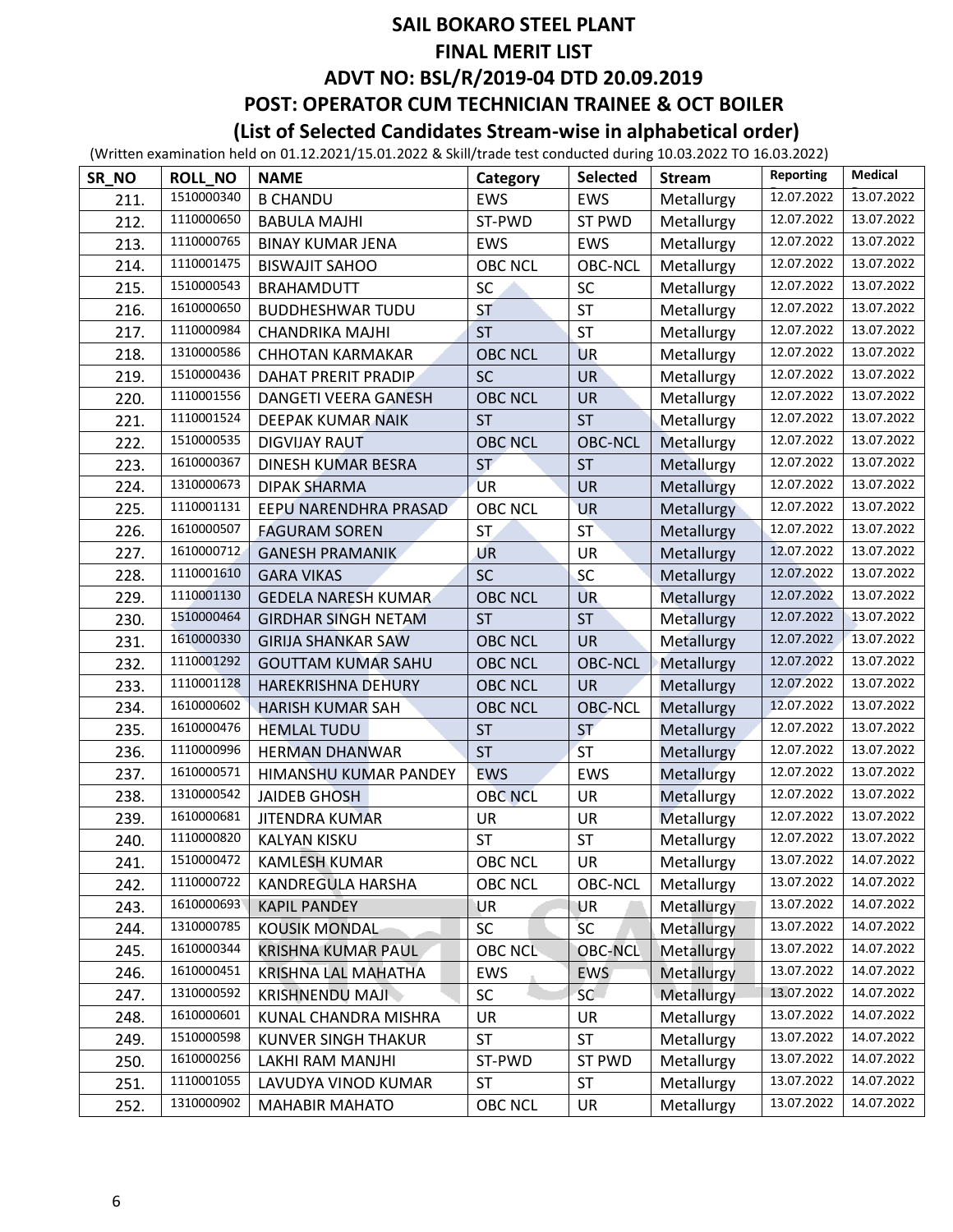| SR_NO | ROLL_NO    | <b>NAME</b>                 | Category       | <b>Selected</b> | <b>Stream</b> | Reporting  | Medical    |
|-------|------------|-----------------------------|----------------|-----------------|---------------|------------|------------|
| 253.  | 1110000912 | <b>MANADI RAJESH</b>        | <b>OBC NCL</b> | UR              | Metallurgy    | 13.07.2022 | 14.07.2022 |
| 254.  | 1610000483 | MANGAL SAMAD                | <b>ST</b>      | <b>ST</b>       | Metallurgy    | 13.07.2022 | 14.07.2022 |
| 255.  | 1610000645 | <b>MANOJ TUDU</b>           | <b>ST</b>      | <b>ST</b>       | Metallurgy    | 13.07.2022 | 14.07.2022 |
| 256.  | 1310000448 | <b>MANOJIT MAJI</b>         | <b>SC</b>      | SC              | Metallurgy    | 13.07.2022 | 14.07.2022 |
| 257.  | 1610000534 | MD SHAHBAZ ANSARI           | <b>OBC NCL</b> | UR              | Metallurgy    | 13.07.2022 | 14.07.2022 |
| 258.  | 1610000352 | MUKESH MONDAL               | <b>OBC NCL</b> | UR              | Metallurgy    | 13.07.2022 | 14.07.2022 |
| 259.  | 1610000541 | <b>NARESH KUMAR</b>         | <b>ST</b>      | <b>ST</b>       | Metallurgy    | 13.07.2022 | 14.07.2022 |
| 260.  | 1610000392 | NIRAJ HEMBRAM               | <b>ST</b>      | <b>ST</b>       | Metallurgy    | 13.07.2022 | 14.07.2022 |
| 261.  | 1310000560 | PABITRA MAJEE               | <b>EWS</b>     | <b>UR</b>       | Metallurgy    | 13.07.2022 | 14.07.2022 |
| 262.  | 1310000696 | PANCHANAN BAG               | <b>EWS</b>     | EWS             | Metallurgy    | 13.07.2022 | 14.07.2022 |
| 263.  | 1610000718 | PANKAJ SINGH CHOUDHARY      | <b>UR</b>      | <b>UR</b>       | Metallurgy    | 13.07.2022 | 14.07.2022 |
| 264.  | 1610000373 | PASHUPATI KUMAR             | <b>OBC NCL</b> | <b>OBC-NCL</b>  | Metallurgy    | 13.07.2022 | 14.07.2022 |
| 265.  | 1110001429 | PATLAVATH RAKESH NAIK       | <b>ST</b>      | <b>ST</b>       | Metallurgy    | 13.07.2022 | 14.07.2022 |
| 266.  | 1110000863 | PENUMATSA BHANU SIVA PRASAD | <b>EWS</b>     | EWS             | Metallurgy    | 13.07.2022 | 14.07.2022 |
| 267.  | 1310000857 | PRABIR KUMBHAKAR            | <b>OBC NCL</b> | <b>OBC-NCL</b>  | Metallurgy    | 13.07.2022 | 14.07.2022 |
| 268.  | 1610000426 | PRADEEP HEMBRAM             | ST             | <b>ST</b>       | Metallurgy    | 13.07.2022 | 14.07.2022 |
| 269.  | 1410000391 | PRASANT PRASAD              | <b>OBC NCL</b> | UR              | Metallurgy    | 13.07.2022 | 14.07.2022 |
| 270.  | 1110000926 | PRIYANKA PRIYADARSHINI      | <b>SC</b>      | <b>UR</b>       | Metallurgy    | 13.07.2022 | 14.07.2022 |
| 271.  | 1610000402 | <b>RAHUL HONHAGA</b>        | <b>ST</b>      | <b>ST</b>       | Metallurgy    | 14.07.2022 | 15.07.2022 |
| 272.  | 1610000334 | <b>RAJESH MAHTO</b>         | <b>OBC NCL</b> | <b>UR</b>       | Metallurgy    | 14.07.2022 | 15.07.2022 |
| 273.  | 1610000626 | <b>RAJESH SOREN</b>         | <b>ST</b>      | <b>ST</b>       | Metallurgy    | 14.07.2022 | 15.07.2022 |
| 274.  | 1310000882 | <b>RAJU KUIRY</b>           | <b>OBC NCL</b> | <b>UR</b>       | Metallurgy    | 14.07.2022 | 15.07.2022 |
| 275.  | 1610000550 | RAKESH KUMAR JHA            | <b>EWS</b>     | <b>UR</b>       | Metallurgy    | 14.07.2022 | 15.07.2022 |
| 276.  | 1110001321 | <b>RAKESH RAJAN NAYAK</b>   | <b>EWS</b>     | <b>EWS</b>      | Metallurgy    | 14.07.2022 | 15.07.2022 |
| 277.  | 1510000616 | REWENDRA SUNDAR RAWTE       | <b>ST</b>      | <b>ST</b>       | Metallurgy    | 14.07.2022 | 15.07.2022 |
| 278.  | 1410000378 | <b>RISHI RANJAN</b>         | <b>SC</b>      | <b>SC</b>       | Metallurgy    | 14.07.2022 | 15.07.2022 |
| 279.  | 1510000354 | <b>SANJAY SINGH</b>         | <b>ST</b>      | <b>ST</b>       | Metallurgy    | 14.07.2022 | 15.07.2022 |
| 280.  | 1110000843 | SANJITA LAKRA               | <b>ST</b>      | <b>ST</b>       | Metallurgy    | 14.07.2022 | 15.07.2022 |
| 281.  | 1110001417 | SARASWATI MUNDARY           | <b>ST</b>      | <b>ST</b>       | Metallurgy    | 14.07.2022 | 15.07.2022 |
| 282.  | 1110001228 | SARIPALLI YERNI POTHANA     | <b>OBC NCL</b> | UR              | Metallurgy    | 14.07.2022 | 15.07.2022 |
| 283.  | 1610000383 | SAROJ KUMAR MAHATO          | OBC NCL        | OBC-NCL         | Metallurgy    | 14.07.2022 | 15.07.2022 |
| 284.  | 1310000712 | <b>SK ALAUDDIN</b>          | <b>UR</b>      | <b>UR</b>       | Metallurgy    | 14.07.2022 | 15.07.2022 |
| 285.  | 1310000578 | SOUMYAJIT HALDAR            | SC             | SC              | Metallurgy    | 14.07.2022 | 15.07.2022 |
| 286.  | 1610000570 | <b>SOURAV CHATTERJEE</b>    | UR             | UR              | Metallurgy    | 14.07.2022 | 15.07.2022 |
| 287.  | 1310000401 | <b>SUBHAM MAJI</b>          | SC             | <b>SC</b>       | Metallurgy    | 14.07.2022 | 15.07.2022 |
| 288.  | 1310000465 | <b>SUBHOJIT SARKAR</b>      | UR             | UR              | Metallurgy    | 14.07.2022 | 15.07.2022 |
| 289.  | 1310000505 | <b>SUDIP LAYEK</b>          | <b>SC</b>      | UR.             | Metallurgy    | 14.07.2022 | 15.07.2022 |
| 290.  | 1310000774 | <b>SUJATA RANA</b>          | SC             | SC              | Metallurgy    | 14.07.2022 | 15.07.2022 |
| 291.  | 1110000914 | <b>SUKANTI SINGH</b>        | <b>OBC NCL</b> | <b>OBC-NCL</b>  | Metallurgy    | 14.07.2022 | 15.07.2022 |
| 292.  | 1310000650 | <b>SUMAN KUNDU</b>          | <b>OBC NCL</b> | UR              | Metallurgy    | 14.07.2022 | 15.07.2022 |
| 293.  | 1110000920 | <b>SURAJ SAHOO</b>          | UR             | UR              | Metallurgy    | 14.07.2022 | 15.07.2022 |
| 294.  | 1310000866 | <b>TANMOY CHAKRABORTY</b>   | EWS            | UR              | Metallurgy    | 14.07.2022 | 15.07.2022 |